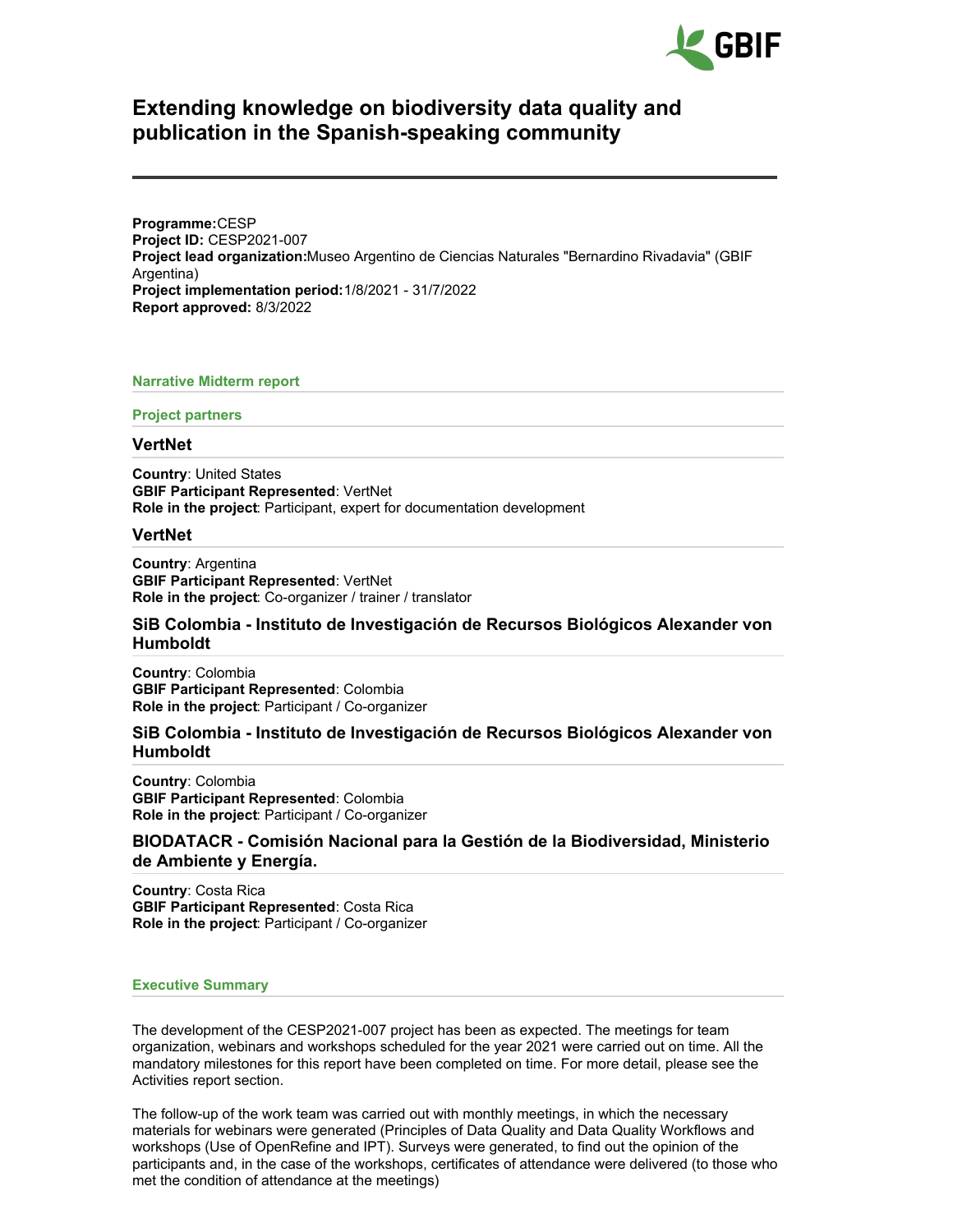Due to COVID19, this CESP project was planned with 100% of its activities purely virtual. The activities (webinars, workshops) were disseminated by the partner nodes of the project, both to their publishers and to the Latin American community.

As for the project's website, it was updated with the activities offered, as well as the Events of the GBIF Portal. In addition, they were disseminated by the GBIF Forum (within the group of LAC nodes)

We have not found any activity or deliverable of the CESP2021-007 project that needs to be changed.

### **Mandatory milestones attached to the midterm report**

Mandatory milestones attached to the midterm report:

1. Project Kick-off meeting held.

2. Talks and workshops material preparation (1/2) complete.

3. Open talks series: Biodiversity Data Quality (1/2) held and approximately 80-100 people trained.

4. Workshop: Use of OpenRefine for biodiversity data cleaning (1/2) held and approximately 40-60 people trained.

5. Assessment of first round of training and adjustment (1/2) complete.

Information on progress against milestones is provided in the activities and deliverables sections.

### **Report on Activities**

### Activity progress summary

The development of the activities of CESP2021-007 project has been as expected. Due to COVID19, this CESP project was planned with 100% of its activities purely virtual. The activities (webinars, workshops) were disseminated by the partner nodes of the project, both to their publishers and to the Latin American community. For more details, please refer to the table of completed activities. Up to the time of the Mid Term Report, no new activities have been added. We have not had to reschedule any activity scheduled for 2021 of the CESP2021-007

#### Completed activities

# **Activity name: 1. Project kick-off meeting**

**Description:** Virtual meeting of the partners to organize the project work and define a communication strategy to reach the broadest audience.

**Start Date - End Date:** 19/8/2021 - 19/2/2022

#### **Verification Sources:** Memories:

https://docs.google.com/document/d/14JWvI5WUxS9taH8aiYlMkuh9a\_IMoq9YA9TZyvB7jF0/edit? usp=sharing

### **Activity name: 2. Talks and workshops material preparation (1/2)**

**Description:** Preparation of materials (presentations, videos, promotional materials) for the talks and workshops. Virtual meetings among project participants and asynchronous work on shared platforms (Google Suite).

**Start Date - End Date:** 2/8/2021 - 31/1/2022

**Verification Sources:** For the detail of deliverables / sources of verification, please see each activity.

# **Activity name: 3. Open talks series: Biodiversity Data Quality (1/2)**

**Description:** 1 of 2 repetitions of a series of 2 talks about biodiversity data quality principles, best practices and workflows. Talks will be in Spanish, live streamed and recorded. Talks will be targeted but open to all Spanish-speaking audiences.

Principles of data quality: At the time of the midtime report, the YouTube video has been viewed 524 times (exceeding the initial estimate of 80-100 people).

Workflows of data quality: At the time of the midtime report, the YouTube video has been viewed 169 times (exceeding the initial estimate of 80-100 people).

**Start Date - End Date:** 26/10/2021 - 26/11/2021

**Verification Sources:** Principles of data quality

\* https://www.gbif.org/event/cde27b-e7a8-4e6d-8de1-4348219/1st-webinar-principles-of-data-qualityin-spanish-only

\* Presentation: https://docs.google.com/presentation/d/1Hgu0eeo2dD-ulQr\_nzN\_W9F5gHps9G-

F/edit?usp=sharing&ouid=111997381856518471865&rtpof=true&sd=true

\* YouTube Video. https://www.youtube.com/watch?v=u69Wvf6jvl4&t=3244s

**Workflows** 

\* https://www.gbif.org/event/7c6dQdRugnlobJfFJeLBnI/2nd-webinar-application-of-data-qualityworkflows-in-spanish-only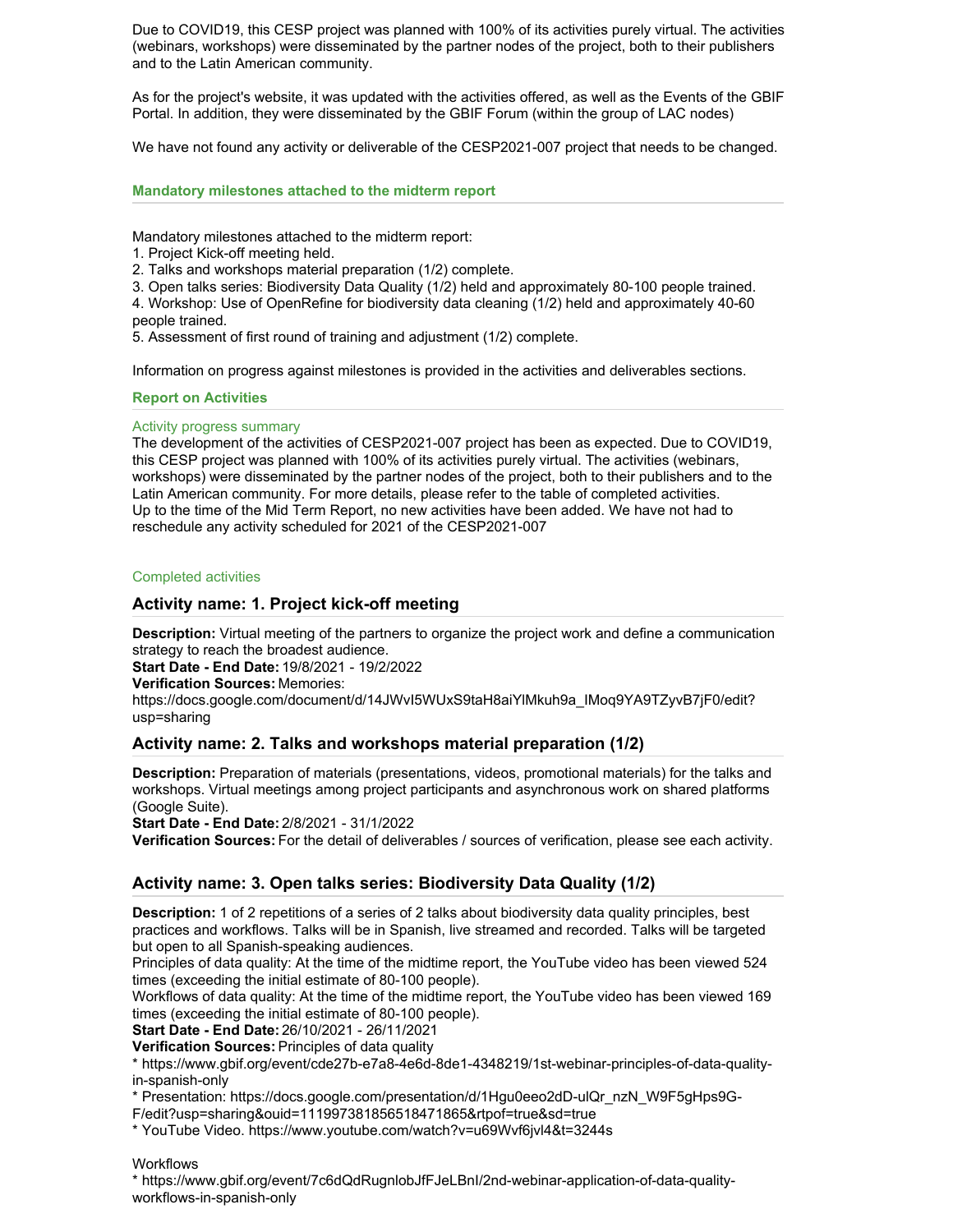\*Presentation:

https://docs.google.com/presentation/d/1eU4txery6oMtduPsPfCt\_qmgLt6Dfhr1\_en4nRlWg-Q/edit? usp=sharing

\* YouTube video: https://www.youtube.com/watch?v=jBIlyL\_fxZ4&t=2250s

# **Activity name: 4. Workshop: Use of OpenRefine for biodiversity data cleaning (1/2)**

**Description:** 1 of 2 repetitions of a 2-days, 2.5hs/day, workshop. The workshop will be in Spanish, live streamed and recorded. Workshop will be targeted but open to all Spanish-speaking audience. 87 people participated, of which 63 obtained the certificate of attendance

**Start Date - End Date:** 9/12/2021 - 10/12/2021

**Verification Sources:** https://www.gbif.org/event/34f971-f429-41a3-b1da-0bb281b/workshop-datacleaning-using-openrefine-in-spanish-only

Deliverables: https://drive.google.com/drive/folders/1cVOTMOWEW5S96rP2Mcjx4xbn4FfTHN7K? usp=sharing

Certificates: https://drive.google.com/drive/folders/1cVOTMOWEW5S96rP2Mcjx4xbn4FfTHN7K? usp=sharing

YouTube video day 1: https://www.youtube.com/watch?v=Ox3yiU-HD4c&t=587s

YouTube video day 2: https://www.youtube.com/watch?v=jDlXE83TXbk&t=64s

# **Activity name: 5. Assessment of first round of training and adjustment (1/2)**

**Description:** Assessment of the first round of each series (data quality and publication), including talks and workshops, to adjust for content and/or its presentation or logistics for the second round of each series.

**Start Date - End Date:** 1/12/2021 - 31/1/2022

**Verification Sources:** A meeting was held on December 20 to evaluate and reflect on the impact of the activities. The dates for the activities of the year 2022 were confirmed.

Documentation: https://drive.google.com/drive/folders/1eBVysalH05q6DvG-maUtgADR5Wmzo3Py? usp=sharing

### **Report on Deliverables**

#### Deliverables progress summary

The development of the deliverables of CESP2021-007 project has been as expected. For more details, please refer to the table of completed deliverables.

Up to the time of the Mid Term Report, no new deliverables have been added. We have not had to reschedule any activity scheduled for 2021 of the CESP2021-007

#### Completed deliverables

# **Title:** #1 Communication strategies document

**Type:** Documentation **Description:** Communication strategies document (report) **Sources of verification:** https://drive.google.com/file/d/1fBwpVUAYYGisidWl97xSLjGgkWL0Yr1H/view?usp=sharing

# **Title:** #2 Training materials

**Type:** Resources

**Description:** Webinar: https://drive.google.com/drive/folders/1 vDxivdM330nrEw\_iJaCAfU9DuCPumMC?usp=sharing Webinar: https://drive.google.com/drive/folders/1XYHKyVfp4JyimT1yLppSUFTp8WxH5gTp?usp=sharing Workshop: https://drive.google.com/drive/folders/16OLQEeRcicPgzsnuZNPQHmVftbYWPEWI? usp=sharing **Sources of verification:**

**Title:** #3 Open talks series: Biodiversity Data Quality

**Type:** Resources **Description:** 1st Webinar: https://drive.google.com/drive/folders/1 vDxivdM330nrEw\_iJaCAfU9DuCPumMC?usp=sharing 2nd Webinar: https://drive.google.com/drive/folders/1XYHKyVfp4JyimT1yLppSUFTp8WxH5gTp?usp=sharing **Sources of verification:**

**Title:** #4 Workshop: Use of OpenRefine for biodiversity data cleaning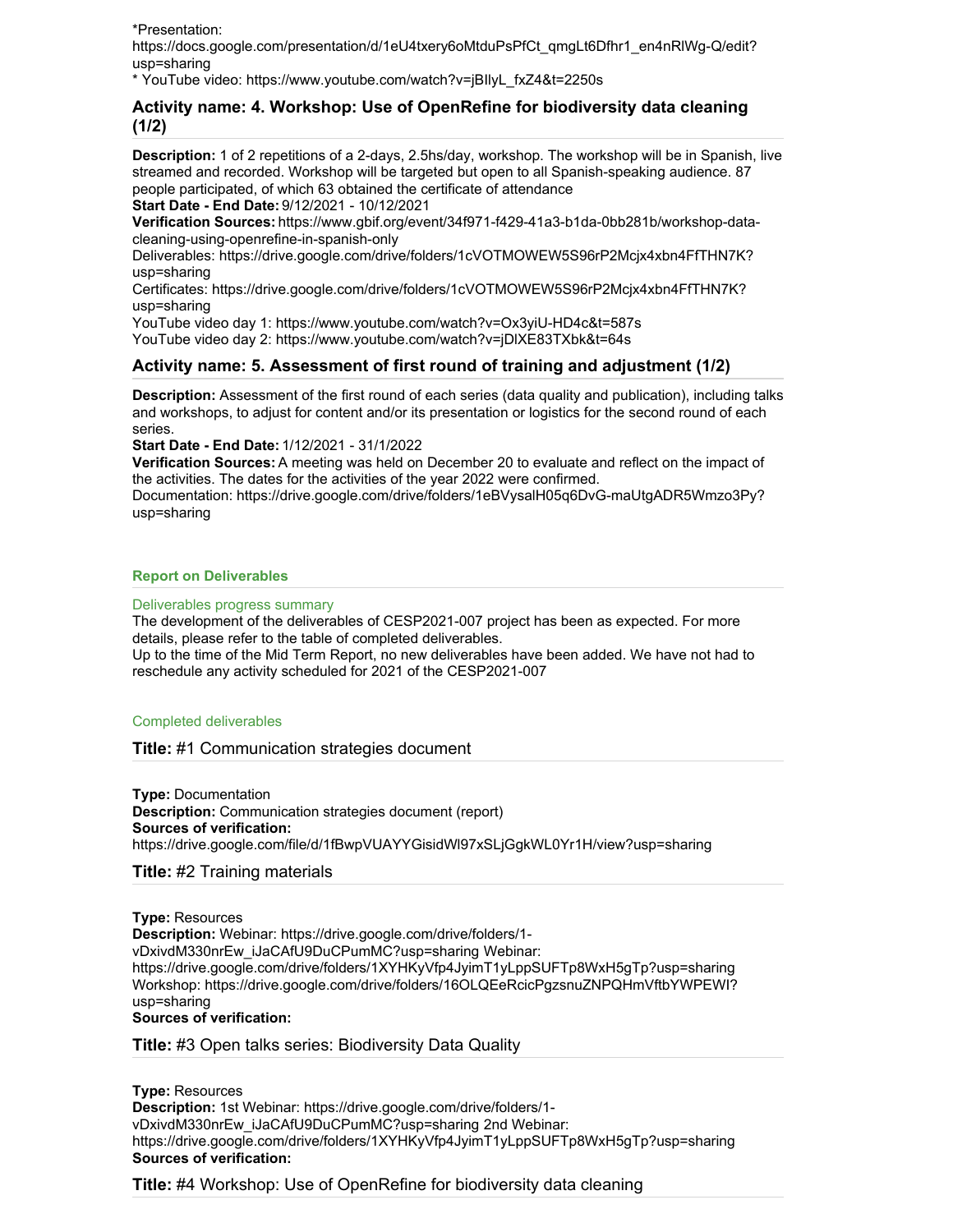### **Type:** Resources **Description:** 1 of 2 repetitions of a 2-days (2.5 hs/day) workshop. https://drive.google.com/drive/folders/16OLQEeRcicPgzsnuZNPQHmVftbYWPEWI?usp=sharing **Sources of verification:**

**Title:** #7 Project assessment report

**Type:** Documentation **Description:** Report of the assessment of the first training round (talks + workshop). **Sources of verification:** https://drive.google.com/file/d/1YBSQ59lLZNvKVM3kqUHPRvgv5uIYT50t/view?usp=sharing

### **Events**

# **1st Webinar: Principles of Data Quality**

**Dates:** 2021-10-26 - 2021-10-26 **Organizing institution:** GBIF Argentina + VertNet + Biodiversidata **Country:** Virtual **Number of participants:** 524 **Comments:** The webinar was broadcast on YouTube (https://www.youtube.com/watch? v=u69Wvf6jvl4&t=4237s) and the video was made available. At the time of the Mid Time Report, the video had been viewed 524 times. **Website or sources of verification:**https://www.gbif.org/event/cde27b-e7a8-4e6d-8de1- 4348219/1st-webinar-principles-of-data-quality-in-spanish-only

**Events**

### **2nd Webinar: Application of Data Quality workflows**

**Dates:** 2021-11-26 - 2021-11-26 **Organizing institution:** GBIF Argentina, Vertnet, Biodiversidata **Country:** Virtual **Number of participants:** 169 **Comments:** The webinar was broadcast on YouTube (https://www.youtube.com/watch? v=jBIlyL\_fxZ4&t=2250s) and the video was made available. At the time of the Mid Time Report, the video had been viewed 169 times. **Website or sources of verification:**https://www.gbif.org/event/7c6dQdRugnlobJfFJeLBnI/2ndwebinar-application-of-data-quality-workflows-in-spanish-only

### **Events**

# **Workshop: Data cleaning using OpenRefine**

**Dates:** 2021-12-09 - 2021-12-10 **Organizing institution:** GBIF Argentina, VertNet, SiB Colombia **Country:** Virtual **Number of participants:** 86

**Comments:** The workshop had a previous registration with 246 registrations. Because it exceeded the estimated quota (40-60), 90 people were selected, of which 87 were present and 63 obtained the certificate of attendance by participating in Zoom. In addition, the workshop was broadcast live on the YouTube channel (https://tinyurl.com/CalidadDatos) Video day 1: https://www.youtube.com/watch? v=Ox3yiU-HD4c&t=587s (with 246 views) Video day 2: https://www.youtube.com/watch? v=jDlXE83TXbk&t=64s (with 158 views)

**Website or sources of verification:**https://www.gbif.org/event/34f971-f429-41a3-b1da-0bb281b/workshop-data-cleaning-using-openrefine-in-spanish-only

#### **Communications and visibility**

The plan described in the proposal was applied with a very good call for participants. The fact of offering activities in Spanish for LAC is something in itself, very attractive to the public.

With the new GBIF scheme to add events, advertising, forms, as well as access to the YouTube channel (where all the videos are located) are available on the CESP2021-007 page and in the list of GBIF Events .org

We have generated a report (#1.Communication strategies) detailing the strategies that were carried out to disseminate the activities of CESP2021-007. Said report can be consulted at the link provided and is also attached to this mid-time report.